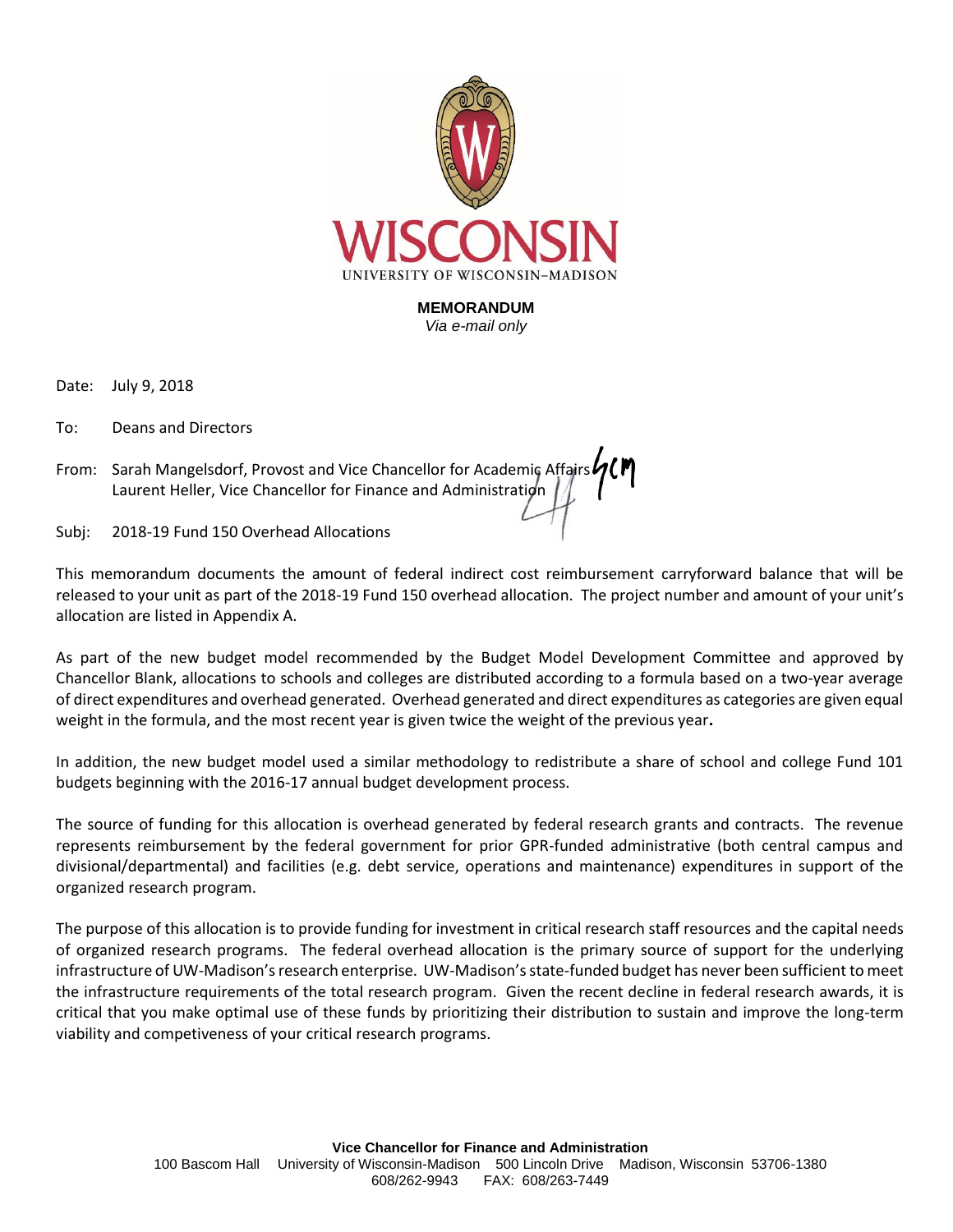The 2018-19 total Fund 150 capital exercise allocation to schools and colleges will be \$29.6 million, the same amount as distributed last year. Despite the significant downturn federal research awards over the past several years, and a corresponding decline in expenditures and federal indirect cost revenue generated, the campus will be able to use reserve balances to maintain the capital exercise at its prior year level. As in the past, eighty percent of the campus-wide capital exercise allocation is made directly to schools and colleges.

Finally, it is important to recognize that UW-Madison must continue to manage its year-end balances in a manner that is transparent, accountable and understandable to all of its stakeholders. Within that context, you should make your best effort to expend your allocation before year-end while weighing the strategic nature of your research investments against potential timing constraints on release of funds. School and college indirect cost carryover balance were significant last year. Although all schools and colleges fully documented the commitments against those balances, the balances cannot continue to grow.

## **Please note that amounts listed in Appendix A relate only to your formula allocations. The Budget Office will follow up with units individually regarding specific purpose allocations, such as Strategic Hires commitments**.

The Budget Office will contact your budget staff regarding transfer of funding for specific purpose allocations. If you have any questions, please contact Ann Bourque (890-0481).

cc: Chancellor Rebecca Blank Associate Vice Chancellor Tim Norris Ann Bourque